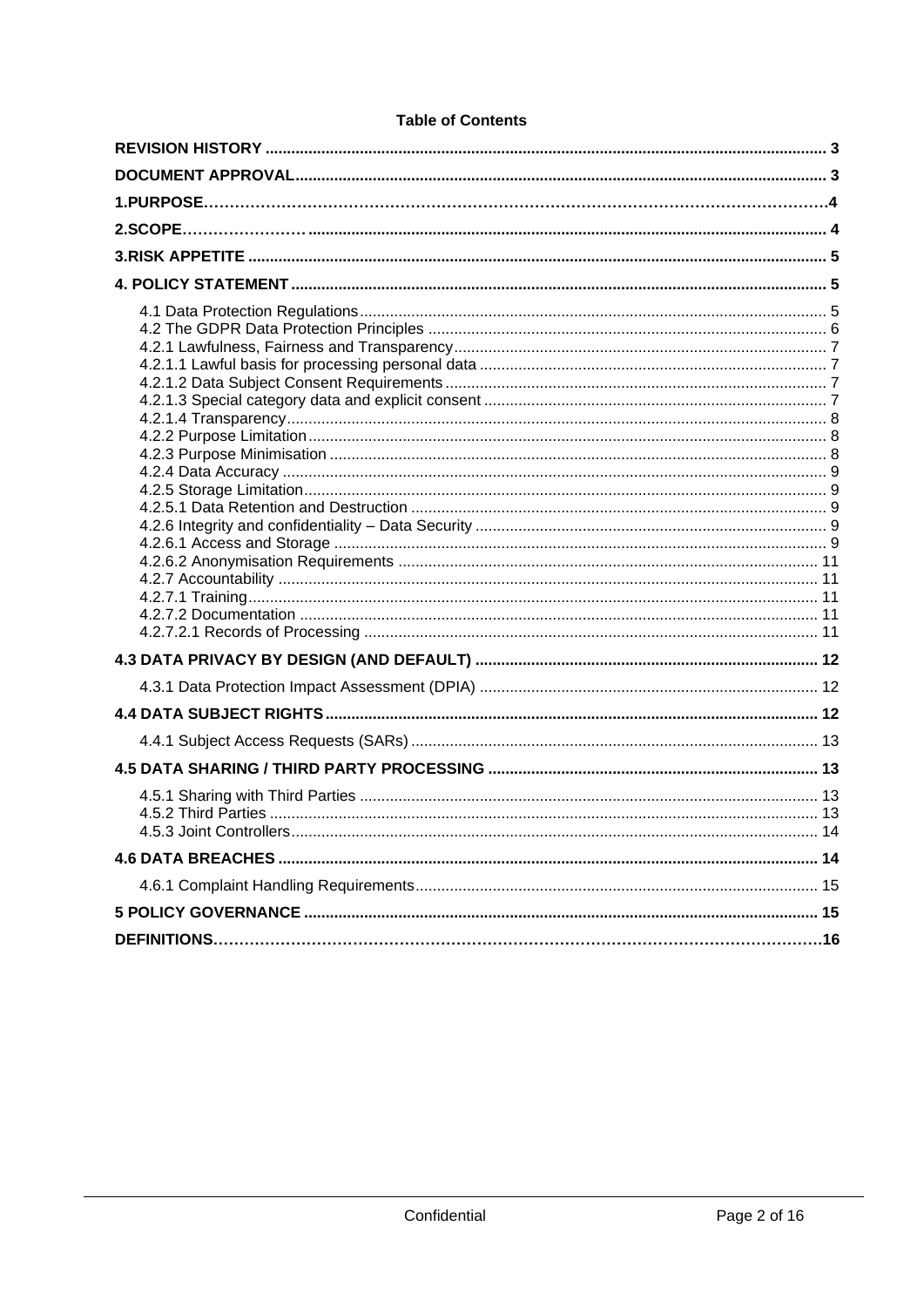# <span id="page-2-0"></span>**Revision History**

The below table provides the revision history for this document. Each revision has an associated date, issue number, and description of the changes and/or content. The document revisions appear in descending order, with the most-recent iteration appearing first in the table.

| <b>Date</b> | <b>Version</b> | <b>Description</b>   | <b>Author</b> |
|-------------|----------------|----------------------|---------------|
| 23/09/2020  | 0.a            | <b>Initial Draft</b> | Sarah Burns   |
|             |                |                      |               |
|             |                |                      |               |
|             |                |                      |               |
|             |                |                      |               |

# <span id="page-2-1"></span>**Document Approval**

| <b>Document Name</b>                        | <b>BCCET Data Protection Policy</b> |      |
|---------------------------------------------|-------------------------------------|------|
| <b>Publication Date</b>                     |                                     |      |
| <b>Prepared by</b>                          | Sarah Burns (DPO)                   |      |
| <b>Approval</b><br>(Name &<br>Organization) | Name                                | Sign |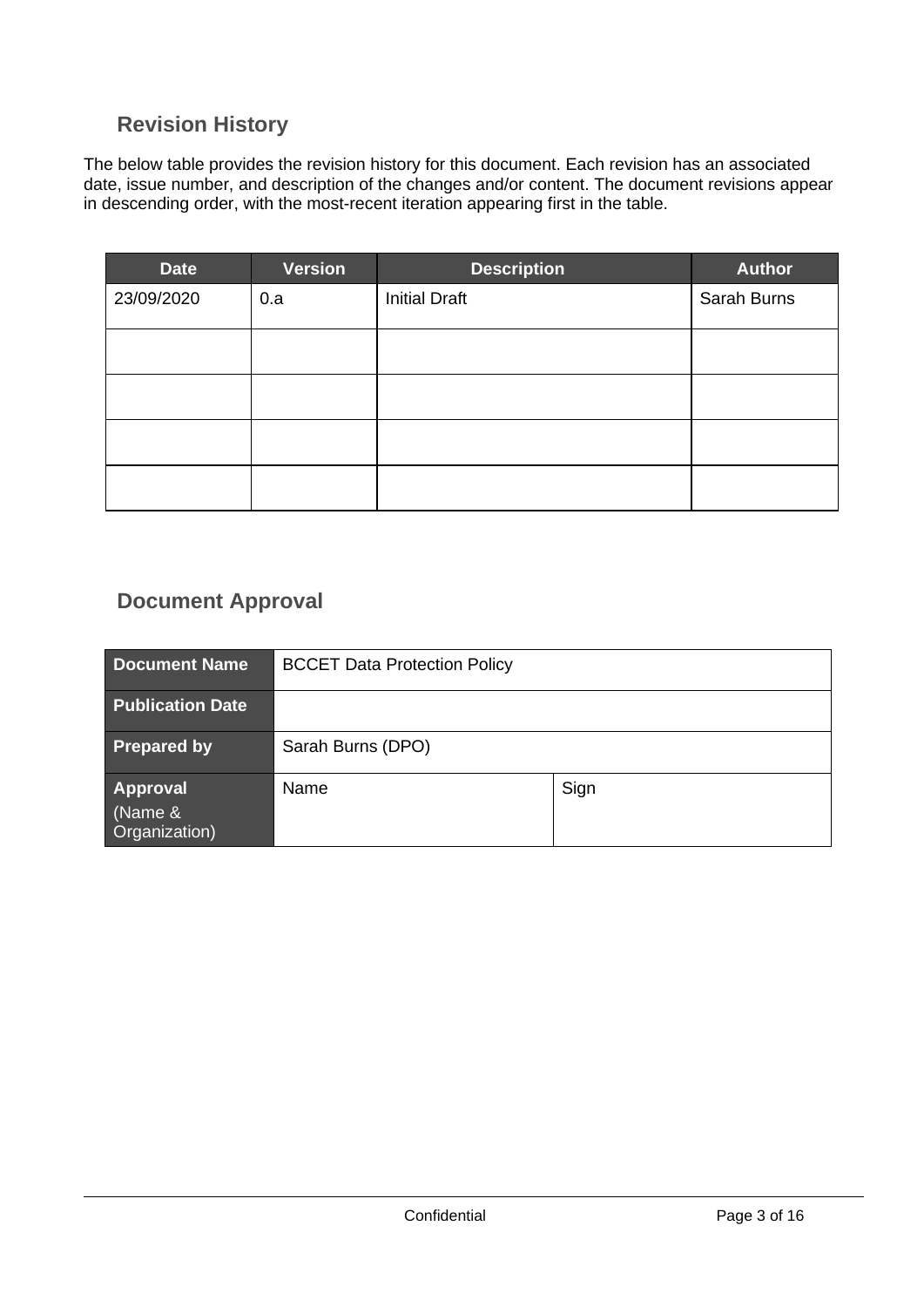# <span id="page-3-0"></span>**1. Purpose**

The purpose of this Policy is to apply the principles of the Data Protection Regulations and to ensure all employees (including temporary, casual or agency staff) and contractors, consultants and suppliers working for, or on behalf of, the Bishop Chadwick Catholic Education Trust (the Trust) and who process personal data on behalf of the Trust, understand the requirement to comply with Data Protection Legislation. Personal data processed by the Trust includes that related to our students, parents/carers, employees, Governors, contractors and any other identifiable living individual.

The General Data Protection Regulation (GDPR) is the EU Data Protection regulation 2016/679 which is implemented in the UK by the Data Protection Act 2018. This regulation replaces the European regulation 95/46/EC which was implemented in the UK by the Data Protection Act 1998.

The Trust strives to ensure it delivers fair outcomes for students, parents/carers and employees and shall never knowingly or intentionally breach any applicable law or regulation relevant to the conduct of its activities. The Trust is committed to the highest standards of ethical conduct and integrity in its activities and is dedicated to acting in an open and honest manner. The Trust's employees and associated third parties should always comply with the spirit of this Policy, the overriding objective of which is to protect Personal Data held by the Trust.

This Policy does not contain an exhaustive set of requirements and should therefore be read in conjunction with the wider suite of data and information security policies which exist to provide a structure for employees to work within and remain compliant with all relevant legislation.

# <span id="page-3-1"></span>**2. Scope**

The Trust is required by law, and to perform its function, to collect and use certain types of information. This personal information must be dealt with lawfully and correctly whether it is collected, recorded and used on paper, information technology or other material. This includes information on current, past and prospective students and employees, suppliers, service users and others with whom it communicates with including:

- Personal data processed by the Trust;
- Personal data controlled by the Trust but processed by another third party, on the Trust's behalf (for example payroll provider);
- Personal data processed jointly by the Trust and its partners;

Personal data held by the Trust may be held in many forms including:

- Database records;
- Computer files;
- Emails;
- Paper files;
- CCTV and video recordings;
- Sound recordings;
- Photographs;
- Website;
- Mobile phones.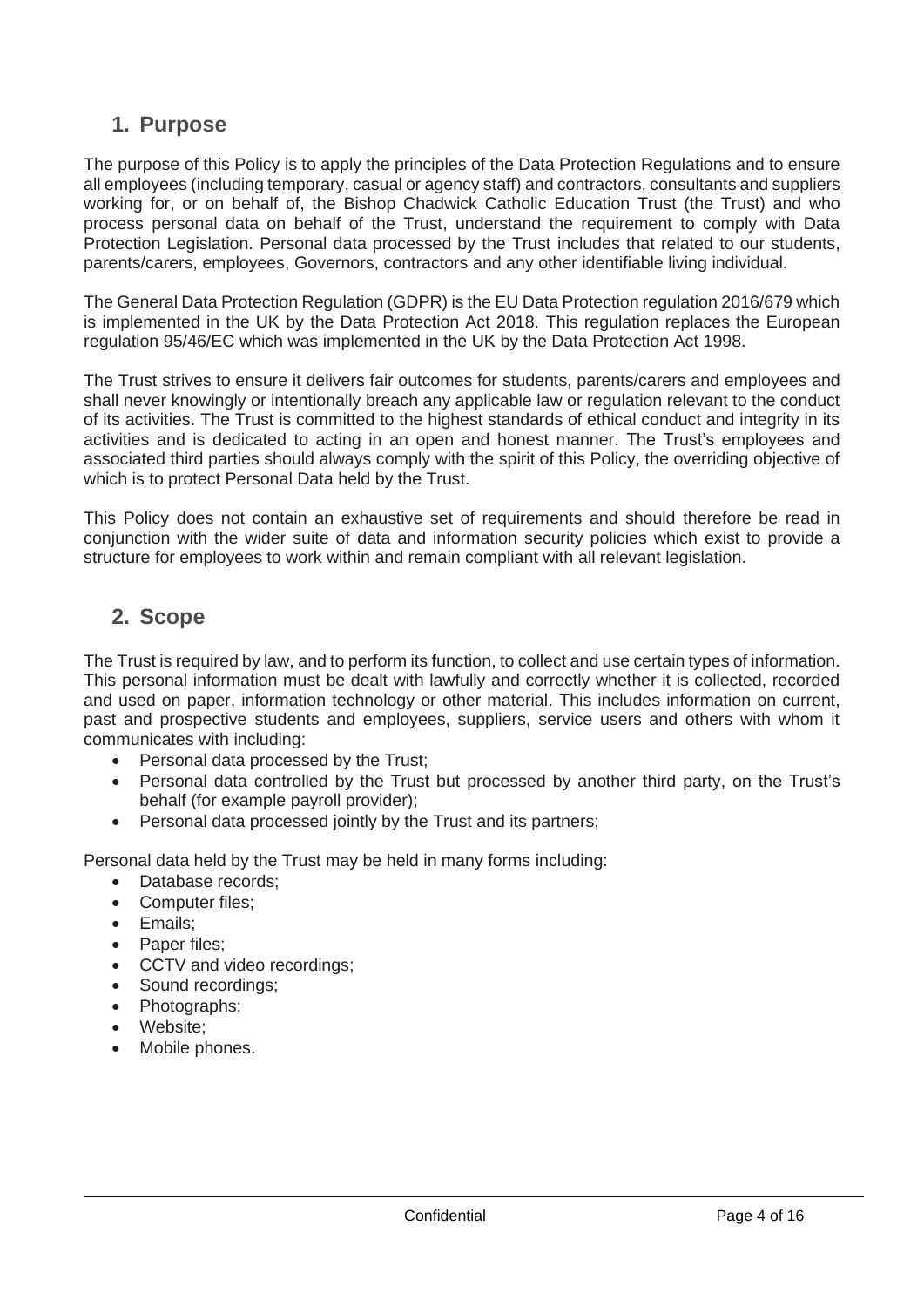Data subjects may include:

- Current, past and prospective employees and students;
- Parents and other pupil or staff contacts:
- Governors;
- Suppliers:
- Service users;
- Others with whom the Trust communicates.

This policy also covers any employees or students who may be involved in research or other activity that requires them to process or have access to personal data, for instance as part of a research project or as part of professional practice activities.

<span id="page-4-0"></span>This policy provides outline measures and puts in place a structure for monitoring compliance.

# **3.Risk Appetite**

<span id="page-4-1"></span>Bishop Chadwick Catholic Education Trust has no appetite for regulatory breaches. The Trust has a very low risk appetite to breaches of this policy and related procedures.

# **4. Policy Statement**

### **4.1 Data Protection Regulations**

<span id="page-4-2"></span>At the time this policy was written, it aims to satisfy data protection and associated regulations in the United Kingdom which include:

- The General Data Protection regulations (GDPR)
- The UK Data Protection Act 2018
- Privacy in Electronic Communications Regulations (PECR) 2003, updated in the e-privacy bill on 25th May 2018
- The Education Act 2011
- Freedom of Information Act 2000

The EU General Data Protection Regulation (GDPR) governs how information about individuals should be treated. It also gives rights to individuals whose data is held. The Regulation came into force on 25 May 2018 and applies to all personal data collected at any time whether held on computer or manual record.

This policy will be updated in accordance with any changes made to the afore mentioned Regulations.

Data Processing in the UK is regulated by the Information Commissioners Office (ICO). The Trust is registered with the ICO as a Data Controller, registration ZA179577. All schools within the Trust are also registered under this same registration reference.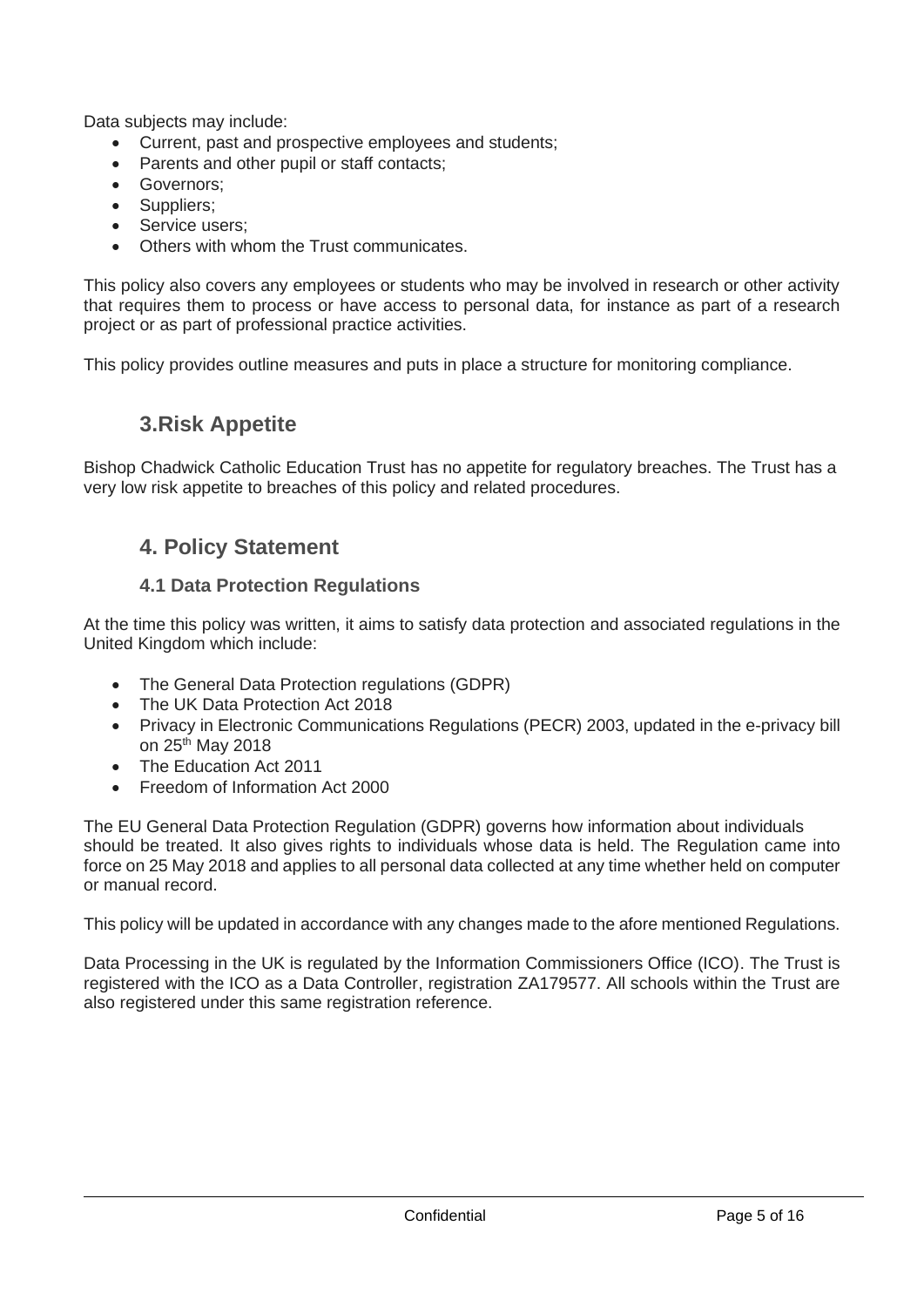The Trust have appointed the following Data Protection Officer (DPO) who is the central point of contact for all **data protection related** matters on behalf of the Trust;

**DPO:** Sarah Burns

**Company:** Data2Action

**Email:** BCCET\_DPO@data2action.co.uk

**Telephone:** 0333 2026397

<span id="page-5-0"></span>**Company Registered Address** – Unit e2, Innovator House, Silverbriar, Sunderland, SR5 2TP.

#### **4.2 The GDPR Data Protection Principles**

There are 7 key GDPR Data Protection principles relating to the processing of personal data which the Trust must comply with:

- **1. Lawfulness, Fairness and Transparency –** Data should be processed lawfully, fairly and in a transparent manner in relation to the data subject
- **2. Purpose Limitation –** Data should be collected for specified, explicit and legitimate purpose and not further processed in a manner that is incompatible with those purposes
- **3. Data Minimisation -** Data should be adequate, relevant and limited to what is necessary in relation to the purposes for which they are processed
- **4. Accuracy –** Data should be accurate and where necessary, kept up to date; every reasonable step must be taken to ensure that inaccurate personal data, having regard to the purpose for which they are processed, are erased or rectified without delay
- **5. Storage Limitation –** Data should be kept in a form which permits identification of data subjects for no longer than is necessary for the purposes for which the personal data is processed
- **6. Integrity and confidentiality –** data should be processed in a manner that ensures appropriate security of the personal data, including protection against unauthorised or unlawful processing and against accidental loss, destruction or damage using appropriate technical or organisational measures
- 7. **Accountability –** the data controller must be responsible for and be able to demonstrate how it applies principles 1 to 6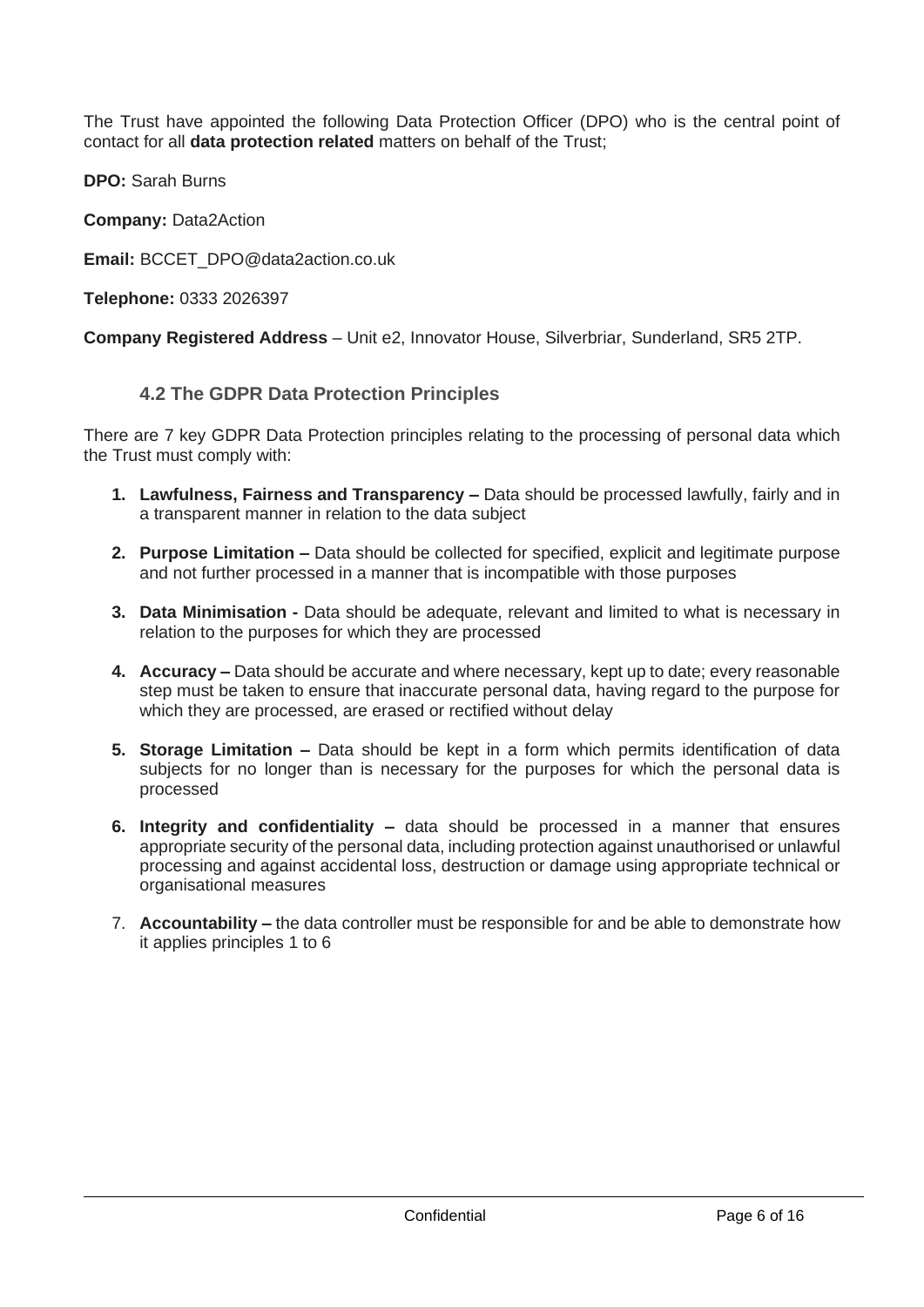# <span id="page-6-0"></span>**4.2.1 Lawfulness, Fairness and Transparency**

# **4.2.1.1 Lawful basis for processing personal data**

<span id="page-6-1"></span>Processing of personal data is **only permitted** if one of the following applies;

- It is done with the expressed **consent** of the data subject
- It is necessary for the provision of service or the performance of a **contract**
- It is necessary for compliance with a **legal action**
- It is necessary to protect the **vital interests** of the data subject or another natural person
- It is necessary for the performance of a task carried out in the **public interest**
- It is necessary for the purpose of the **legitimate interests**. When using the lawful basis of Legitimate Interest, a 'Legitimate Interest Assessment' (LIA) should be completed to ensure that the interest is demonstrable.

# **4.2.1.2 Data Subject Consent Requirements**

<span id="page-6-2"></span>Where processing is based on consent, the Trust must be able to demonstrate the data subject has consented to processing of personal data. Any consent must be freely given, which means that the Trust cannot make the provision of any services or other matter conditional on a **data subject** giving their consent.

In the UK, the regulation stipulates that any person aged 13 or over has the right to give their consent, therefore, at this age it is not the parent's consent but the child's that is generally required. It may be however that the child is not able to fully understand the context or extent of the consent and as such, it may be appropriate to also seek consent from the parent. For further support on this please refer to the Trust DPO.

If the data subject's consent is given in the context of a written declaration, which also concerns other matters, the request for consent must be presented in a manner that is clearly distinguishable from other matters, in an intelligible and easily accessible form, using clear and plain language.

The data subject must have the right to withdraw their consent at any time. The withdrawal of consent shall not affect the lawfulness of processing based on consent before its withdrawal. Prior to giving consent, the data subject shall be informed thereof. A record must always be kept of any consent, including how and when it was obtained.

# **4.2.1.3 Special category data and explicit consent**

<span id="page-6-3"></span>Processing of data revealing *racial* or *ethnic origin*, *political opinions, religious or philosophical beliefs, or trade union membership***,** and the processing of *genetic data*, *biometric data* for the purpose of uniquely identifying a natural person, data concerning *health* or data concerning a natural persons *sex life or sexual orientation* is generally prohibited, but where this processing is vital, it must only be carried out with either the **explicit consent** of the data subject or in fulfilment of other conditions and set out in Article 9 of the regulation. A record of the explicit consent must be retained. Special care must be taken as vulnerable or children with SEND may not be able to provide their explicit consent. Please refer to the BCCET DPO where this may be the case.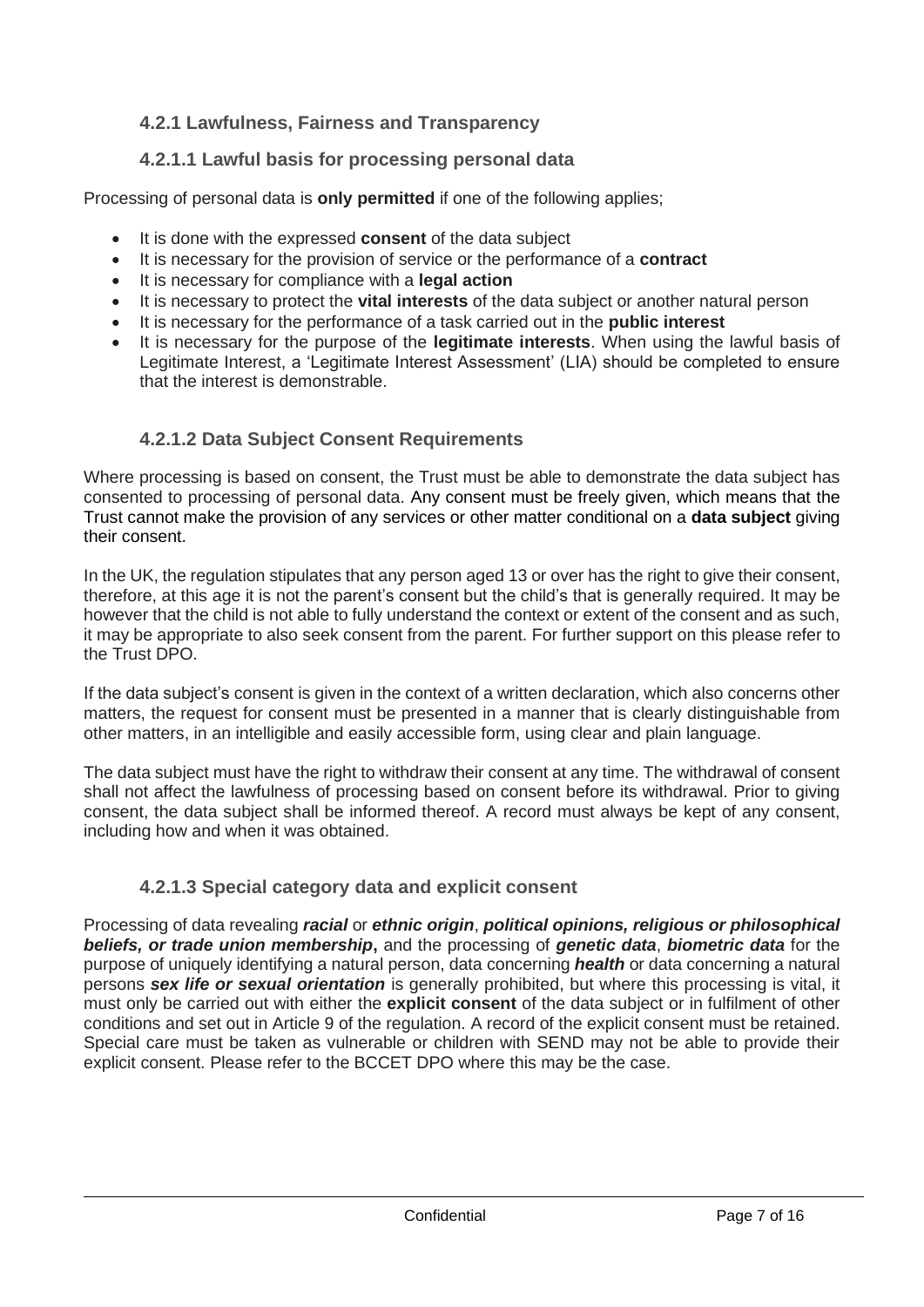# **4.2.1.4 Transparency**

<span id="page-7-0"></span>The Trust outlines its obligation to inform data subjects via it's Privacy Notice which is located on the Trust and related school's website for external reference. Data subjects in the context of the Trust and associated schools will include pupils, parents/guardians/carers, Governors and employees.

The Privacy Notice may also be provided where there is a specific activity which requires the collection and processing of personal data. Therefore, at the point where personal data relating to a data subject is collected, the Trust must, at the time of collecting the personal data, provide the data subject with the following information;

- The identity and contact details of who is collecting the data e.g. Bishop Chadwick Catholic Education Trust or the specific school;
- The contact details of the Data Protection Officer (DPO);
- The purposes of the processing as well as the legal basis for processing;
- The third-party recipients or categories of recipients;
- The period for which the personal data will be stored;
- The existence of the right for the data subject to:
	- o Be informed
	- o Request access to their data
	- o Rectification
	- o Erasure
	- o Restrict processing
	- o Object to processing
	- o Data portability
	- o the existence of any automated decision-making, including profiling, as well as the significance and the envisaged consequences;
- The data subjects right to lodge a complaint with a supervisory authority (ICO);
- The lawful basis or processing
	- $\circ$  Where processing of data is based on consent, the existence of the data subjects right to withdraw consent at any time, without affecting the lawfulness of processing based on consent before its withdrawal. This is particularly relevant where a child's data is obtained where parental consent may have been obtained, the child has the right to withdraw this consent;
	- o Where the processing is based on legitimate interests, what the interest is;

### **4.2.2 Purpose Limitation**

<span id="page-7-1"></span>The Trust and its employees must only collect and process personal data for the purpose specified at the point of collection. When the data is used for a purpose other than for which it was collected, the Trust must provide the data subject with confirmation of this, prior to any further processing.

### **4.2.3 Purpose Minimisation**

<span id="page-7-2"></span>The Trust will collect, process and create records containing personal data only to the extent that it is needed to fulfil operational needs or to comply with any legal requirements. Such processing or creation of records will:

- Enable employees to do their work consistently in full knowledge of the processes, decisions and actions that inform and drive the delivery of the teaching provision and associated services.
- Ensure the availability of credible and authoritative evidence to protect the rights of the Trust, its employees and students, parents and carers.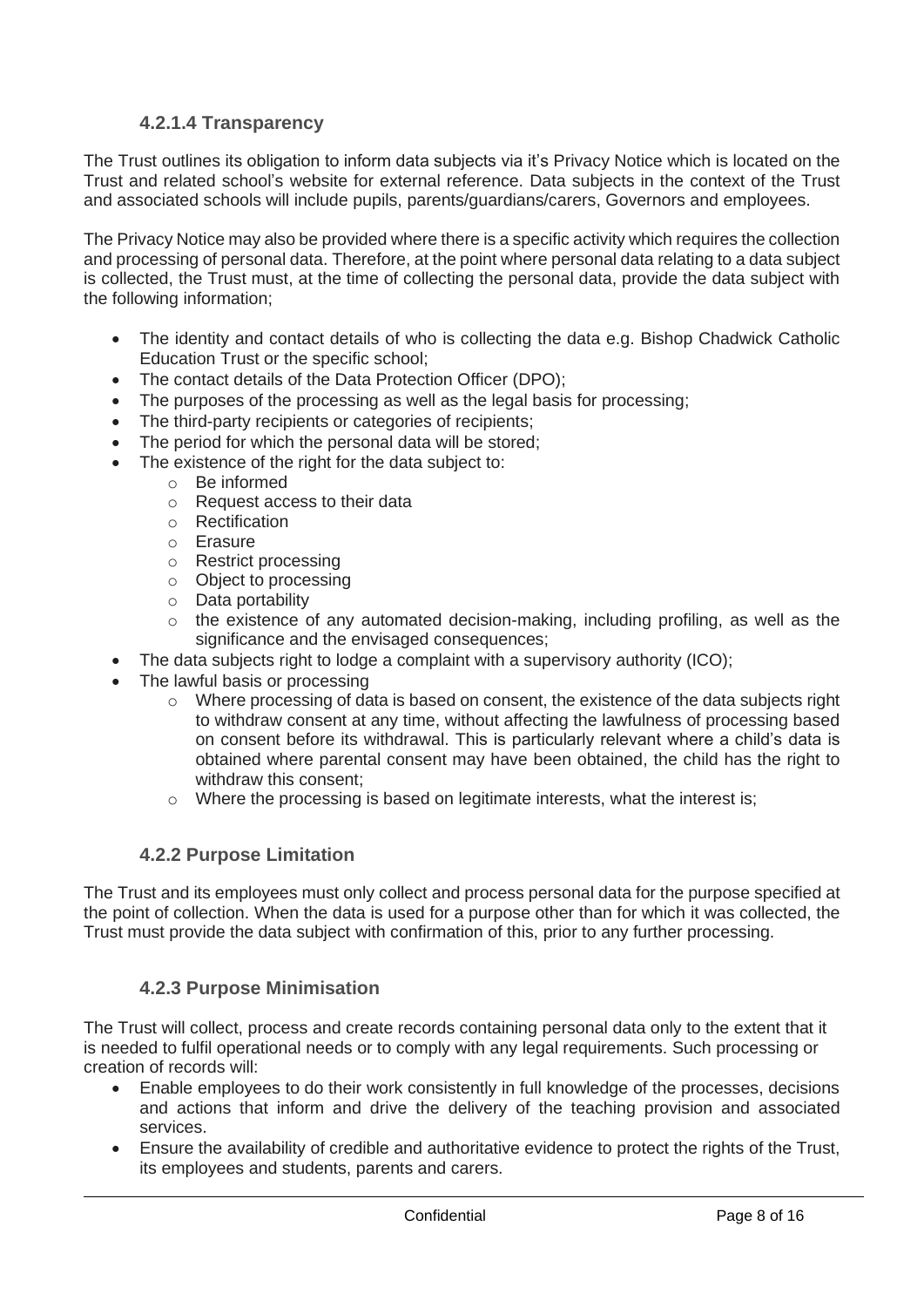- Demonstrate accountability by providing the evidence and information required for any internal or external audit
- Ensure that all records are up to date and accurate
- <span id="page-8-0"></span>• Make sure that only relevant data is captured, and the personal data obtained is not excessive

### **4.2.4 Data Accuracy**

Personal data processed by the Trust must be accurate and kept up to date at all times. All reasonable steps must be taken to ensure that personal data that is inaccurate is erased or rectified without delay. Data subjects have the right to have any inaccurate data corrected at any time.

#### <span id="page-8-1"></span>**4.2.5 Storage Limitation**

#### **4.2.5.1 Data Retention and Destruction**

<span id="page-8-2"></span>The Trust's Data Retention Policy and Schedule must be adhered to at all times, retaining data for longer than is necessary would constitute a breach of the regulation. Data owners within each school and the Trust must determine and document processes for ensuring the data retention schedule is adhered to and that data is disposed of accordingly once it reaches the end of its retention period. Processes should include how these practices are monitored.

Confidential and personal data must be securely and permanently deleted or disposed of once the retention requirements have been reached and must be disposed of in a way that protects the rights and privacy of data subjects.

<span id="page-8-3"></span>All confidential and personal data is to be shredded and disposed of as 'confidential waste'. Hard drives and portable media must be disposed of securely using approved third parties as necessary.

#### **4.2.6 Integrity and confidentiality – Data Security**

#### **4.2.6.1 Access and Storage**

<span id="page-8-4"></span>The Trust shall implement appropriate security, technical and organisational measures against unlawful or unauthorised processing of personal data, and against the accidental loss of, or damage to, personal data. Example measures to ensure the level of security appropriate to risks of processing personal data include;

- The ability to ensure the ongoing confidentiality, integrity, availability and resilience of processing systems and services
- The ability to restore the availability and access to personal data in a timely manner in the event of a physical or technical incident
- Maintain a process for regularly testing, assessing and evaluating the effectiveness of technical and organisational measures for ensuring the security of Data Processing
- The pseudonymisation and encrypting of data when and where appropriate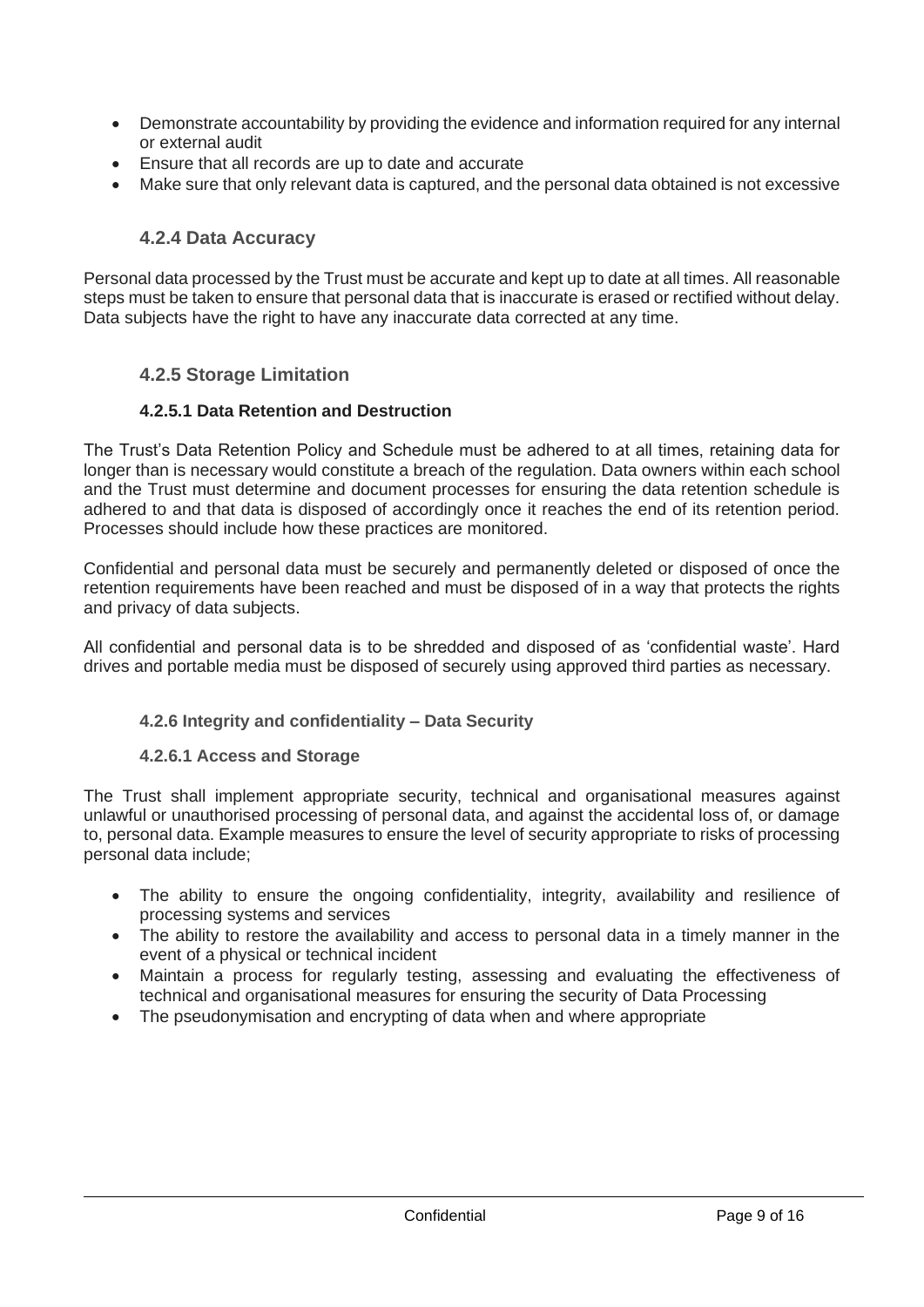Recommended security procedures include:

- **Entry controls.** Awareness within the school to report any stranger seen in entry-controlled areas to a member of the senior management team.
- **Secure lockable desks and cupboards.** Desks and cupboards should be kept locked if they hold confidential information of any kind. (Personal information is always considered confidential.). It is the individual responsibility of every employee to clear their desk or work area of any confidential information (which includes any information relating to an identifiable individual).
- **Methods of disposal.** Paper documents should be shredded. Digital storage devices should be physically destroyed when they are no longer required. IT assets must be disposed of in accordance with the applicable policies.
- **Equipment.** Data users must ensure that individual monitors do not show confidential information to passers-by and that they log off from their PC when it is left unattended.
- **Working away from the school premises – paper documents.** Employees are discouraged from removing paper documents containing confidential information from the school site. However, where this is absolutely necessary, measures need to be put in place to ensure security of the documents. They must not be left in an unattended vehicle, not worked on in public and if taken home they must be secured in a locked cupboard until returned to school.
- **Working away from the school premises – electronic working.**  Employees can access the school network securely from a remote device and when doing so the same security precautions much be taken. USB sticks are prohibited unless encrypted and documents must not be downloaded and stored in personal folders if they contain any personal data attributable to an individual student or employee.
- **Document printing.** Documents containing personal data must be collected immediately from printers and not left on photocopiers.
- **Telephone, radio (where applicable) or discussions** in person relating to any confidential matter in respect of an identifiable individual must take place in private and not be overheard.

An employee must only access personal data they need to use as part of their job and where they have been authorised to do so. Inappropriate or unauthorised access may result in disciplinary action, including dismissal and criminal prosecution.

All employees are responsible for ensuring that Confidential and Personal Data held by the Trust is stored securely against unauthorised or unlawful loss or disclosure.

Manual files and other records or documents containing personal/sensitive data will be kept in a secure environment and accessed on a need-to-know basis only.

Personal data held on computers and computer systems will be installed with user-profile type password controls, encryption and where necessary, audit and access trails to establish that each user is fully authorised. Personal data should not be held on unencrypted electronic devices. Security arrangements will be reviewed regularly, any reported breaches or potential weaknesses will be investigated and, where necessary, further or alternative measures will be introduced to secure the data.

Confidential or personal data must not, under any conditions, be disclosed to any third party, unless that third party has been specifically authorised by the Trust to receive that information and has entered into a **Data Processing Agreement (DPA)** with the Trust or has been specifically authorised by the data subject themselves.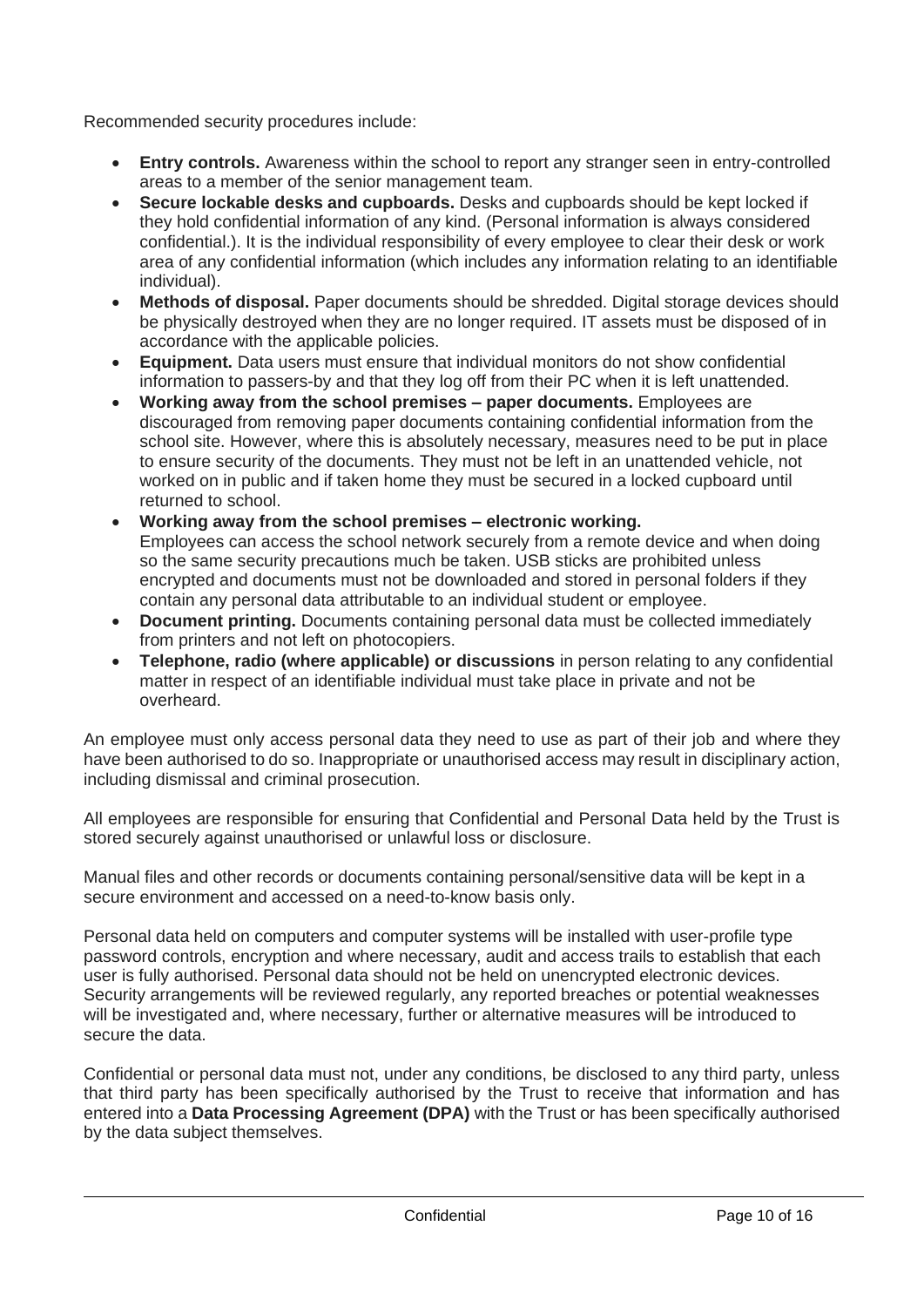Confidential or personal data displayed on computer screens and terminals must not be made visible except to authorised employees and the data subject themselves.

Confidential or personal data must not be removed from the Trust premises unless necessary and with approval of a Head of School/Trust Director. Personal data will not be transferred outside the European Economic Area without appropriate contracts and approval.

# **4.2.6.2 Anonymisation Requirements**

<span id="page-10-0"></span>Anonymisation is the process of turning data into a form which does not identify individuals and where identification is likely to take place.

Personal data must be anonymised if it is to be used for a purpose other than which it was collected when consent was obtained (e.g. data analysis, system testing or training).

### **4.2.7 Accountability**

<span id="page-10-2"></span><span id="page-10-1"></span>The Trust takes its accountability very seriously and as such ensures appropriate organizational and technical measures are implemented and reviewed continually.

#### **4.2.7.1 Training**

All relevant employees and Governors will undergo training which outlines their responsibilities under this Policy. Trust employees will undergo this training on induction into the Trust and subsequent additional refresher training on a regular basis (max annually).

#### **4.2.7.2 Documentation**

<span id="page-10-3"></span>The Trust maintains evidential documentation in demonstration of its compliance with the Regulation. This includes Records of Processing, Policies, Procedures and logs. All documents are subject to a review period and are trained to employees who have access to them, as appropriate, through the Trust's/ schools internal intranet/ shared access folders.

#### **4.2.7.2.1 Records of Processing**

<span id="page-10-4"></span>The Trust and associated schools will maintain a Record of Processing detailing activity under its responsibility containing the following information;

- The name of the contact details of the Trust (and where applicable the Joint Controller, the controller's representative and the Data Protection Officer)
- A description of categories of the data subjects and categories of personal data
- Classification and handling of Data
- The lawful basis for processing
- Any  $3^{rd}$  party processing and  $3^{rd}$  country transfers

These records are to be made available to the Information Commissioners Office (ICO) on request.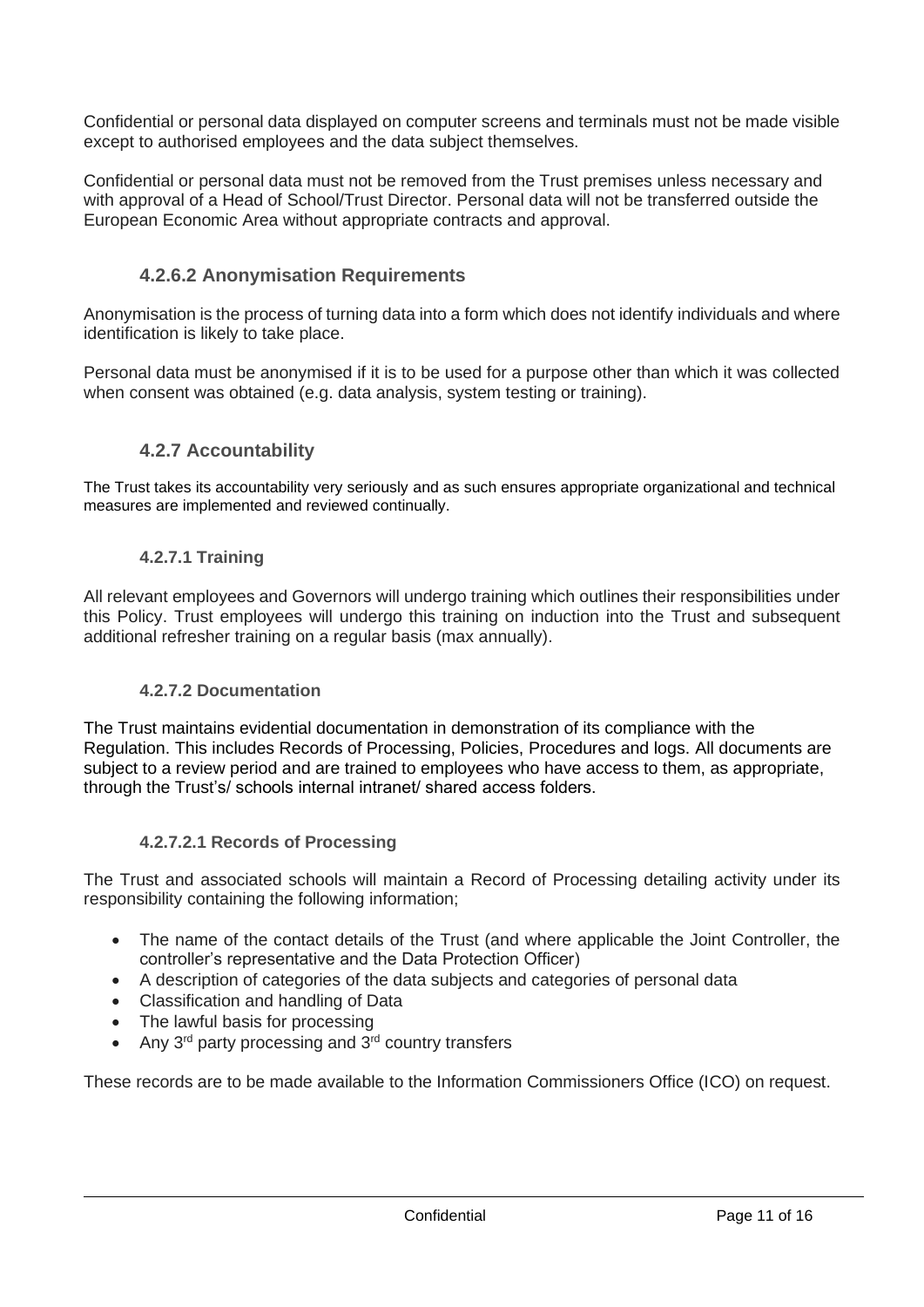# **4.3 Data Privacy by Design (and default)**

<span id="page-11-0"></span>The GDPR requires the Trust to integrate data protection concerns into every aspect of our processing activities. This approach is 'data protection by design and by default'. It is a key element of the GDPR's risk-based approach and its focus on accountability, i.e. our ability to demonstrate how we are complying with its requirements.

### **4.3.1 Data Protection Impact Assessment (DPIA)**

<span id="page-11-1"></span>This is a process to help identify and reduce the data privacy risks of a project or a change and should be completed at the outset and throughout the development or implementation of a project / change;

- It enables the Trust to analyse how a project or a change may affect the privacy of individuals involved systematically
- A DPIA should be applied to new projects to allow greater scope for the project needs to be implemented and should also be used when planning changes to an existing system or BAU process.
- The DPIA should ensure privacy risks are minimised whilst allowing the project / change to meet its objectives
- Risks can be identified early in the project / change by analysing how data will be used (risks) to data subjects such as potential for damage or distress)
- The DPIA should also assess the risks to the Trust such as the financial and reputational impact of a breach arising from the project (higher risk projects that are likely to be more intrusive are likely to have a higher impact on privacy

The DPIA process should not need to be overly complex or time consuming, but there is an expectation of a certain level of rigour in proportion to the privacy risks arising from the process or project under review. The Trust have a documented process and DPIA template which should be used. The DPO should always be consulted as to whether a data protection impact assessment is required, and if so how to undertake that assessment as well as being part of the final sign off process.

# <span id="page-11-2"></span>**4.4 Data Subject Rights**

The Trust must maintain appropriate procedures to facilitate data subjects exercising their rights and will not refuse to act on such a request, unless the Trust cannot confirm the identity of the data subject.

Data subjects have the rights to:

- Be informed
- Access the information we hold about them (Data Subject Access Request Procedure)
- Have their details rectified if inaccurate
- Have their details deleted if they are not required for lawful reasons
- Object to their data being processed
- Request the processing of their data restricted
- Have automated processing and profiling restricted
- Request information processed by automated means is sent to them (or another nominated Data Controller) in a commonly used electronically readable format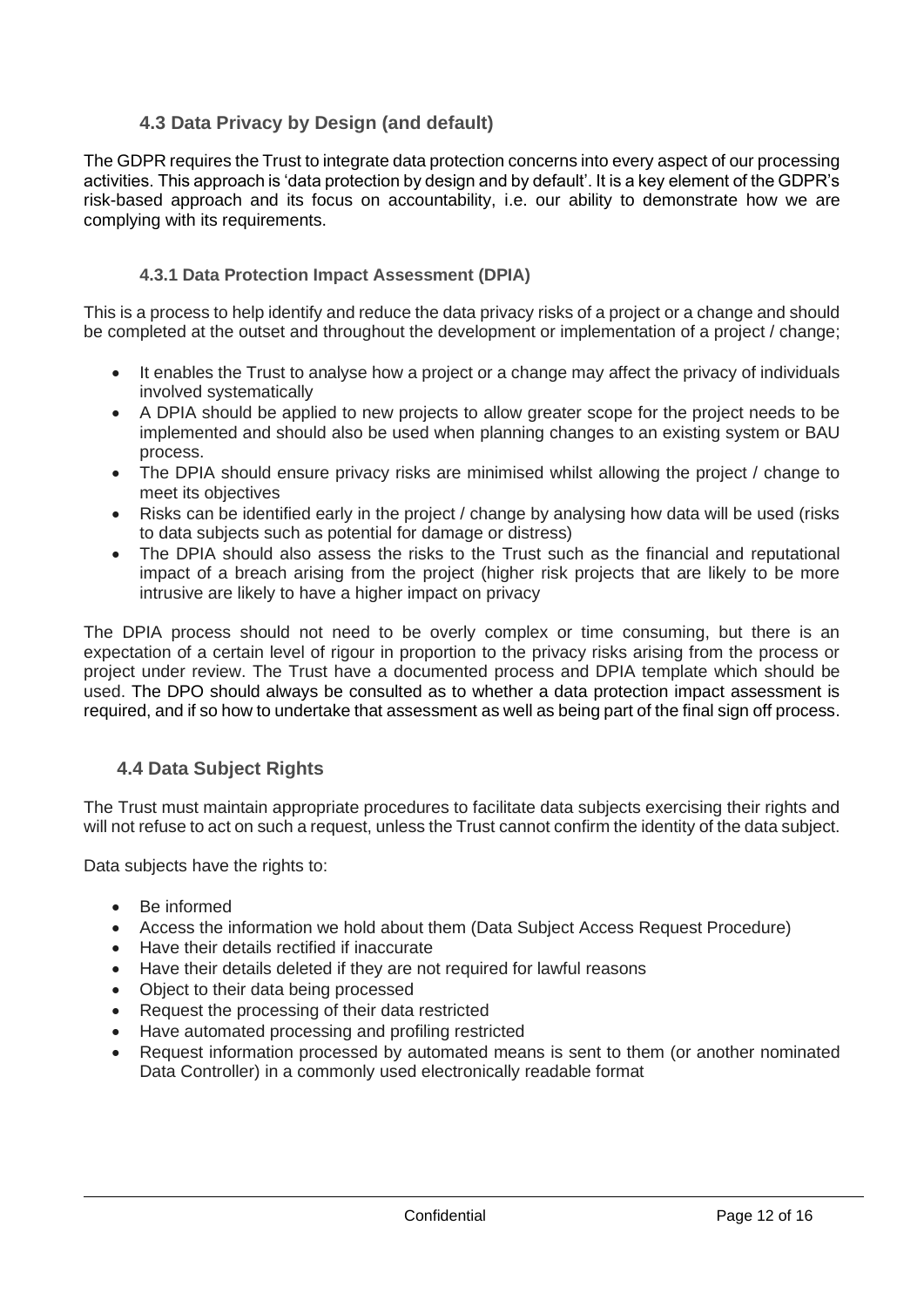# **4.4.1 Subject Access Requests (SARs)**

<span id="page-12-0"></span>The Trust will provide individuals with a copy of the information held about them within one month of receiving a request. On receiving such a request, the Trust/School must check and require evidence to determine the identity of the individual and any further information required to clarify the specifics about the request being made. Where the request is for a child's personal data, any child 13 years or older should either make the request themselves or alternatively, provide consent for a third party (eg parent) to seek access.

Where a subject access request has a broad scope, the Trust may ask for more details from the data subject in order to locate the specific information that is of interest. Where a large volume of information is held, the Trust may seek to make the information available in ways other than providing a copy.

The Trust has (and will maintain) an appropriate Subject Access Request Process in place that should be referred to in conjunction with this policy. All Subject Access requests received will be recorded for monitoring and reporting purposes on the appropriate log.

Requests from individuals to correct, rectify, block, or erase information that they regard as incorrect or to stop processing that is causing damage or distress will be considered by the Trust on a case by case basis. The individual concerned will be fully informed of the resulting decision and the reasons for it.

<span id="page-12-1"></span>Data subjects should be able to make SARs and exercise their rights easily and at no cost.

# **4.5 Data Sharing / Third Party Processing**

# **4.5.1 Sharing with Third Parties**

<span id="page-12-2"></span>Personal sensitive data will not be shared unless it is in connection with the primary purpose for which the information was collected, or the data subject has explicitly given their permission for the information to be shared for this purpose, or another legal provision (GDPR exemption exists) to allow the sharing such information.

The Trust will ensure that supporting processes and documentation are made available so that they understand how to share information safely and lawfully.

Any data sharing with third parties must be done only in agreement with senior leaders and in conjunction with the Headteacher or DPO.

### **4.5.2 Third Parties**

<span id="page-12-3"></span>The Trust may choose to use a third party to provide a service or a product and this may include access to some records. This does not dismiss any responsibility for the safety and security of these records.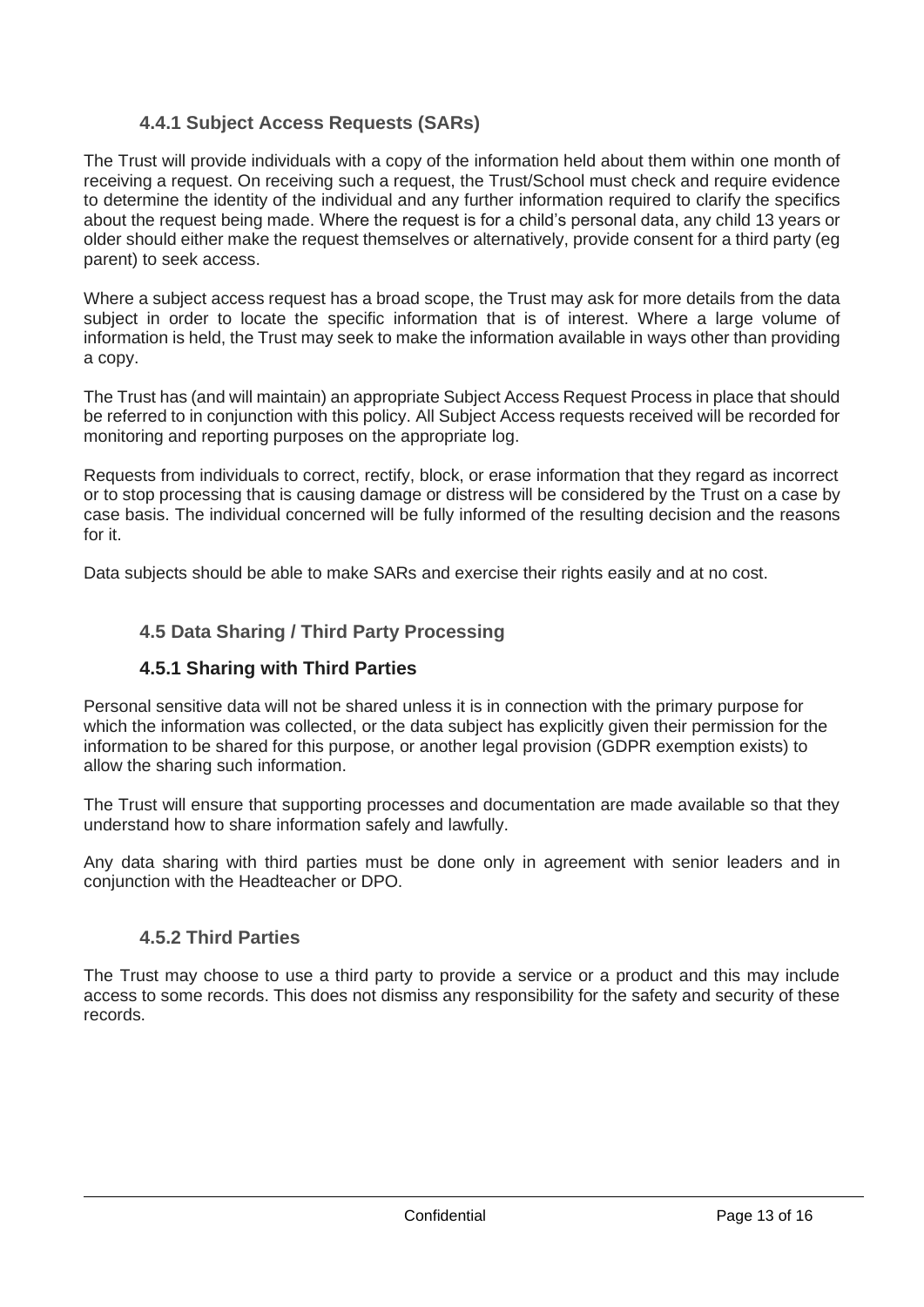Examples of various organisations who may provide services to the Trust include;

- Payroll provider
- Teachers Pensions
- DBS provider
- Occupational Health
- Recruitment providers
- Education welfare
- Online payment systems
- Student performance progress systems

The Trust will only choose third parties who provide sufficient guarantees about how they will protect these records and will ensure due diligence is completed along with written and enforceable contracts (Data Processing Agreements/ DPA).

All contractors who are users/processors of personal information supplied by the Trust will be required to confirm that they will abide by the requirements of the Regulation to the same standard as the Trust.

All third parties to the Trust must ensure they, and all of their staff who have access to personal data, held or processed for or on behalf of the Trust, are aware of this policy and are fully trained in and are aware of their duties and responsibilities under the Regulation. Any breach of any provision of the Regulation will be deemed as being a breach of the contract between the Trust and that third party. The Trust shall take reasonable steps to ensure regular monitoring of contracts and specifically the security of data being processed on its behalf and must allow data protection audits by the Trust if requested, in line with these contractual arrangements.

Any observed or suspected security incidents or security concerns should be reported to the Headteacher, Trust COO or DPO immediately in line with the GDPR Data Breach Process.

Third parties will not be able to sub-contract Data Processing without the explicit written permission of the Trust.

### **4.5.3 Joint Controllers**

<span id="page-13-0"></span>Where two or more controllers jointly determine the purpose and means of processing, it is referred to as being 'Joint Controllers'. Where this is the case, the Trust and the other Joint Controller shall in a transparent manner determine their respective responsibilities for compliance with the Data Protection Regulations, in particular with regards to exercising the rights of the data subject and their respective duties to provide the information and gain consent. In these situations, documented contracts are required by way of a Data Sharing Agreement (DSA).

### <span id="page-13-1"></span>**4.6 Data Breaches**

All data breaches (however minor) should be reported via the process detailed in the Trust's GDPR Data Breach Process.

The definition of a personal data breach means a breach of security leading to the accidental or unlawful destruction, loss, alteration, unauthorised disclosure of, or access to, personal data transmitted, stored or otherwise processed.

A personal data breach may (if not addressed in an appropriate and timely manner) result in physical, material or non-material damage to natural persons such as loss of control over their personal data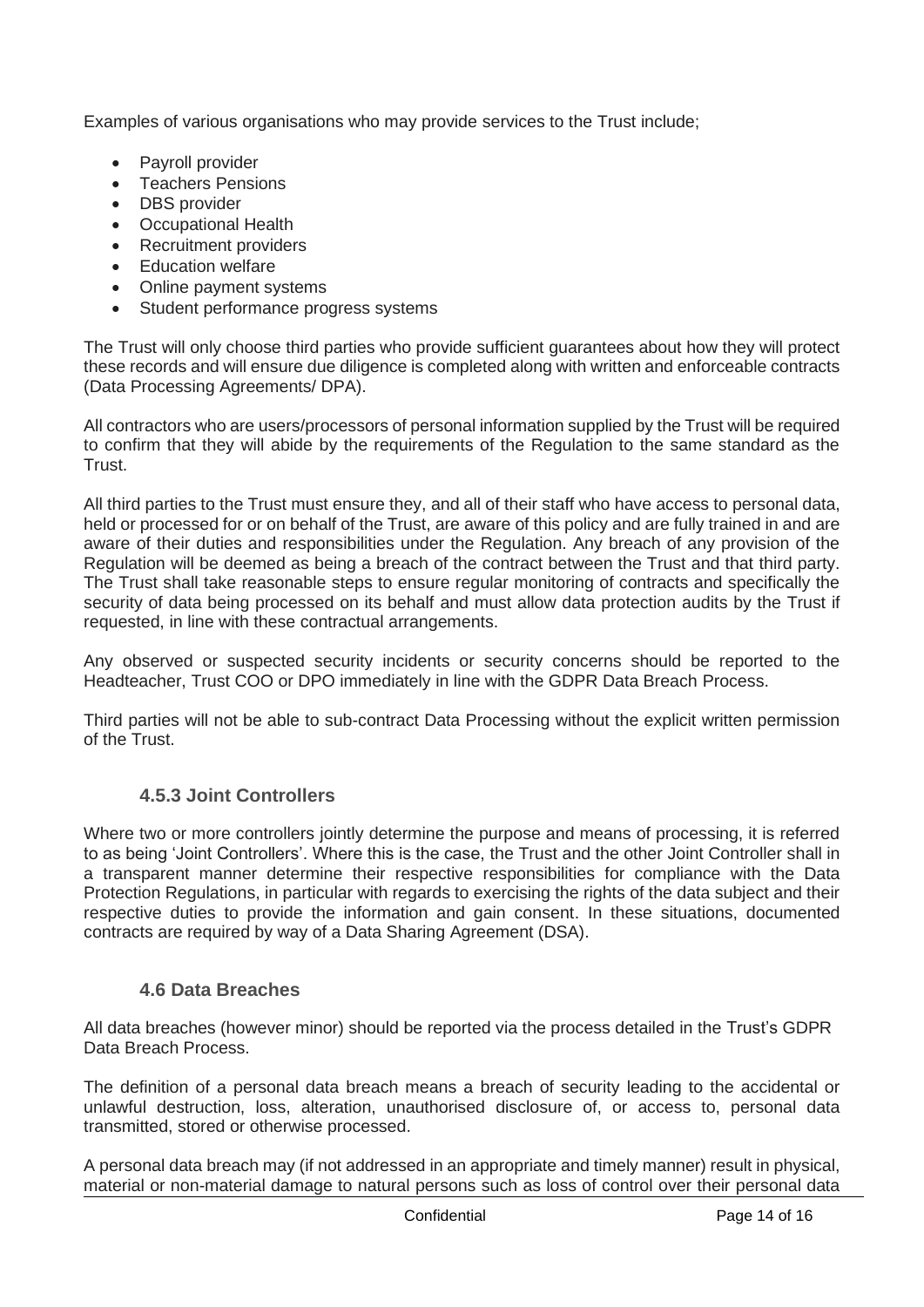or limitation of their rights, discrimination, identity theft or fraud, financial loss, unauthorised reversal of pseudomisation, damage to reputation, loss of confidentiality of personal data protected by professional secrecy or any other significant economic or social disadvantage to the natural person concerned.

Therefore, as soon as anyone within the Trust becomes aware of a personal data breach this should be considered very seriously and acted upon immediately.

All personal data breaches must be reported in line with the procedure without undue delay (and not later than 72 hours after having become aware of the breach). The Trust GDPR Data Breach Process should be read in conjunction with this policy.

# **4.6.1 Complaint Handling Requirements**

<span id="page-14-1"></span><span id="page-14-0"></span>Processes and procedures are in place and maintained for handling complaints relating to Data Protection. The Headteacher/DPO must be notified of any upheld complaints relating to data protection and must be kept informed of any correspondence with the individual making a complaint.

# **5 Policy Governance**

Monitoring to assess the adherence to and effectiveness of this policy will be completed periodically by the senior leadership team, Headteacher, COO and DPO and Trust Directors.

Monitoring should be conducted on a regular basis, but no less than once annually. Output for the monitoring should be reported to Headteacher/DPO/COO and Trust Directors.

# **5.1.1 Roles and Responsibilities:**

#### **First line of audit**

#### **All Employees**

- All employees are responsible for compliance with the Data Protection Policy and associated procedures at all times
- Employees should report any potential, actual or perceived data breaches to their line manager who will review and escalate when and where necessary and should follow the data breach process (to report potential / actual breaches)
- Ensure any required remediation for suspected or actual data breaches is resolved in a timely manner
- Complete all relevant Data Protection training and awareness including mandatory sight of relevant policies

#### **Leadership Team**

- Leaders are responsible for ensuring adherence to this policy and associated procedures and processes within their areas of accountability
- Ensuring and monitoring that working practices within their areas of responsibility are compliant with all data protection regulations
- Establishing and maintaining documented procedures to ensure that anyone requesting confidential or personal data either in person, electronically or by telephone is appropriately authenticated before disclosing information
- Establishing and maintaining documented procedures to ensure personal data relating to customers is kept accurate and up to date